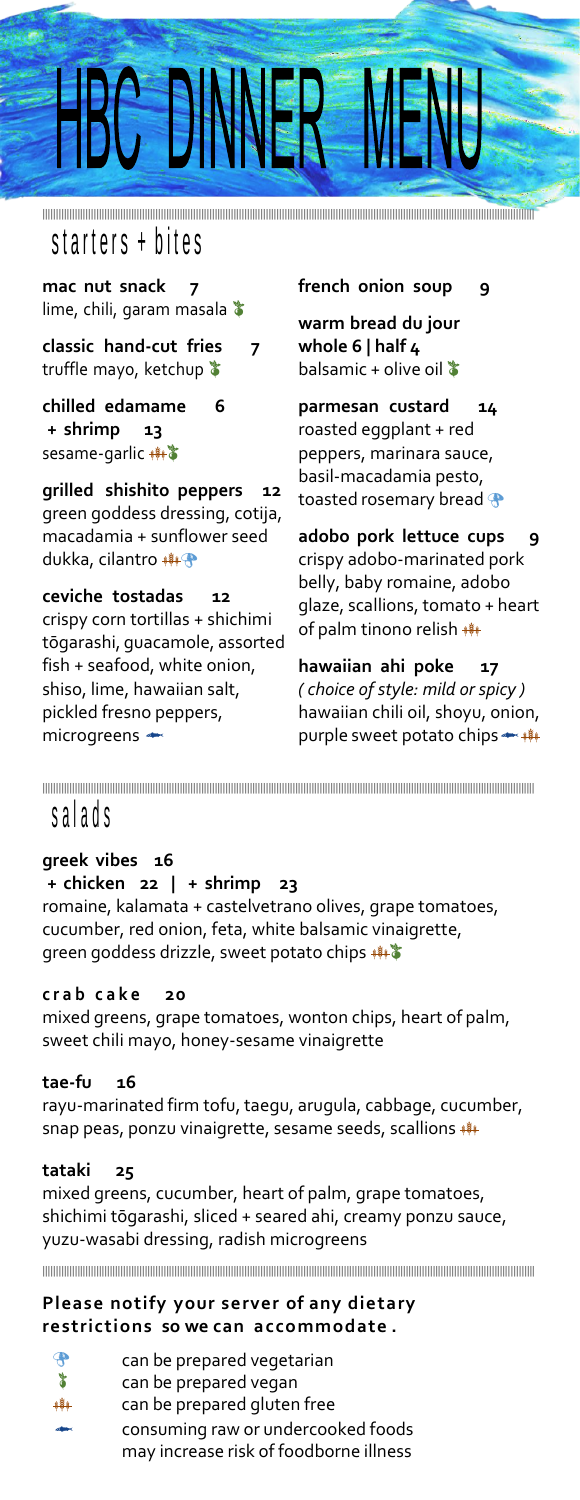## **|||||||||||||||||||||||||||||||||||||||||||||||||||||||||||||||||||||||||||||||||||||||||||||||||||||||||||||||||||||||||||||||||||||||||||||||||||||||||||||||||||||||||||||||||||||||**

# nigiri + sashimi

**hamachi 12** yellowtail \*\*\*

**shake 8** salmon \*\*\*

**maguro 12** ahi

**uni 18** sea urchin \*\*\* **tamago 7** egg<sup>®</sup>

**ebi 8** shrimp \*\*\*

**unagi 12** freshwater eel **tobiko 7** flying fish roe \*\*\*

**masago 6** smelt roe \*\*\*

**ikura 8** salmon roe \*\*\*

**hotategai 11** shredded scallops **\*\*\*** octopus **\*\*\*\*** 

**tako 8**

**|||||||||||||||||||||||||||||||||||||||||||||||||||||||||||||||||||||||||||||||||||||||||||||||||||||||||||||||||||||||||||||||||||||||||||||||||||||||||||||||||||||||||||||||||||||||**

## specialty sushi rolls

**r a i n b o w 1 7** crab, cucumber, avocado, ahi, smoked salmon

#### **t e m p u r a l o b s t e r 20**

tempura-fried lobster tail, sea asparagus, tobiko, yuzu mayo

#### **w a r a b i 1 4**

fiddle fern, cucumber, avocado, crispy quinoa, teriyaki aioli \*\*\*

#### **bahn mi 15**

grilled curry chicken thigh, cucumber, pickled daikon + carrot, jalapeño, peanuts, curry mayo, cilantro microgreens \*\*\*

**torched hamachi 16** hamachi, avocado, snap peas, blistered shishito peppers,

shichimi tōgarashi, chili oil, house ponzu, microgreens <>

**m a k a i 1 5** unagi, tempura crisps, avocado, teriyaki aioli

**tiger roll 15** salmon, cucumber, fried onions, lemon + ginger mayo, unagi sauce, white sesame seeds

#### *add spicy tuna to any roll +5*

**|||||||||||||||||||||||||||||||||||||||||||||||||||||||||||||||||||||||||||||||||||||||||||||||||||||||||||||||||||||||||||||||||||||||||||||||||||||||||||||||||||||||||||||||||||||||**

# classic sushi rolls

**tekka maki 6** ahi

**spicy tuna 10** ahi, spicy mayo, tobiko, cucumber

**shinko maki 5** pickled daikon **california 15**

**kappa maki 5** cucumber  $\ddot{\textbf{\textit{x}}}$ 

crab, cucumber, avocado, masago

**|||||||||||||||||||||||||||||||||||||||||||||||||||||||||||||||||||||||||||||||||||||||||||||||||||||||||||||||||||||||||||||||||||||||||||||||||||||||||||||||||||||||||||||||||||||||**

# c h ir a s h i z u s h i

**'aina 22 + spicy tuna 27** vegetable poke, macadamia nuts, nori, sushi rice \*\*\*

**traditional 36**

sashimi + poke, tamago, masago, ocean salad, nori, sushi rice \*\*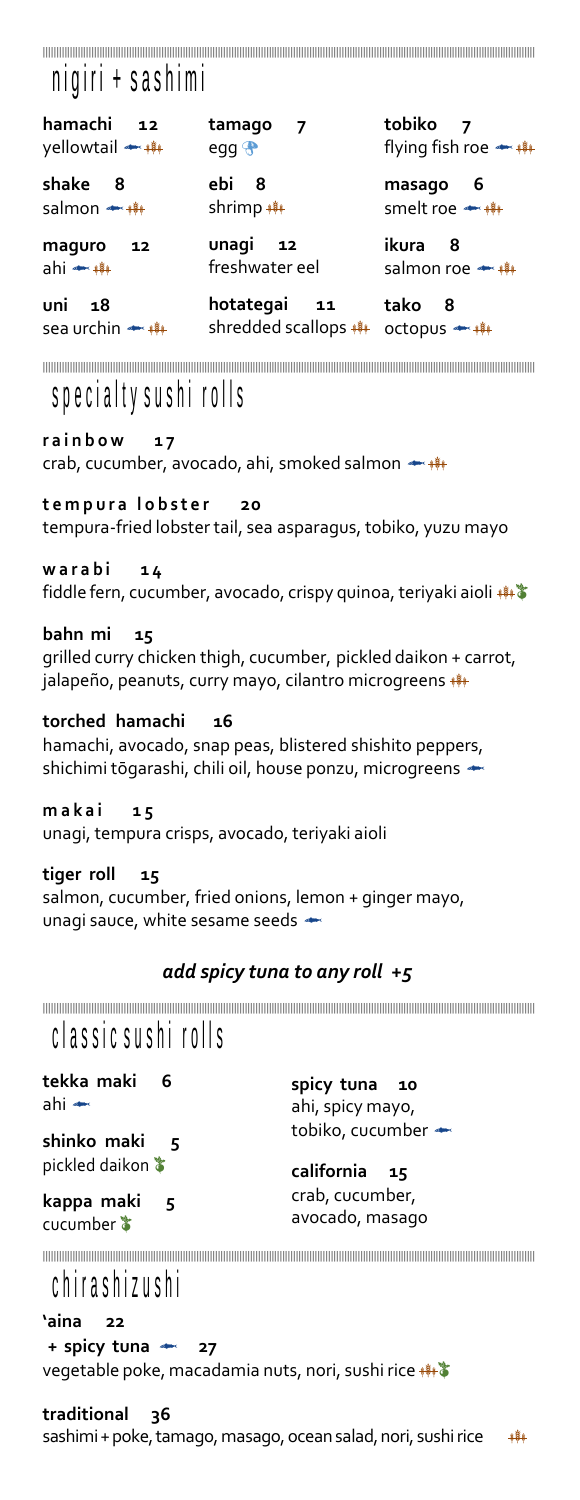**|||||||||||||||||||||||||||||||||||||||||||||||||||||||||||||||||||||||||||||||||||||||||||||||||||||||||||||||||||||||||||||||||||||||||||||||||||||||||||||||||||||||||||||||||||||||**

## s id e s

**mixed greens salad 8 crab cakes (2) 12 potato salad 5 grilled broccolini + horseradish butter 7 salt + pepper roasted shishito peppers 7 garlic-macadamia white rice 5 jicama-liliko'i slaw 4 sweet heat pickles 4**

**|||||||||||||||||||||||||||||||||||||||||||||||||||||||||||||||||||||||||||||||||||||||||||||||||||||||||||||||||||||||||||||||||||||||||||||||||||||||||||||||||||||||||||||||||||||||**

## m a in s

#### **grilled angus ribeye 38**

10 oz seasoned ribeye rested in horseradish butter, parmesancrusted sweet onion rings (3 pc), grilled broccolini, chives

#### **pan-roasted pork chop 29**

12 oz bone-in chop, coriander-cured, warm salsa verde, chili oil, local corn esquites, charred scallion crema, cilantro, lime \*\*\*

**hāmākua mushroom pot pie 16 + chicken 17** yellow curry vegetable filling, pastry crust, side salad  $\bigoplus$ 

### **duck duck demi 30**

roasted duck breast + confit leg, carrot-ginger purée, pickled fresno peppers, sautéed snap peas, grand marnier-orange duck demi-glace \*\*\*

**miso butter garlic udon 22** rayu, bok choy, shiitake mushrooms, red bell pepper, pickled carrots, sesame seeds  $\bullet$ 

**grilled chimichurri chicken thighs 24** tomato + heart of palm tinono relish, cilantro, garlic-macadamia white rice \*\*\*

#### **maui rum bbq ribs full 29 | half 23**

ancho chile rub, cheesy jalapeño biscuit, liliko'i slaw

**banyan burger 18** secret seasoned ½ pound beef patty, cheddar, 1000 island sauce, crispy tabasco onions, romaine, house sweet heat pickles, brioche bun

**taro-quinoa veggie burger 16** carrots, beets, cucumber, mixed greens, basil mayo, brioche bun, hand-cut fries

#### **ocean special 36**

furikake fresh catch, somen noodle salad, cucumbers, tomato, kanikama, local mixed greens, orange-ponzu vinaigrette, sesame seeds, scallions

#### **pork belly bowl 27**

crispy pork belly, sautéed bok choy + shiitake mushrooms, gochujang rice, pickled red cabbage, korean chicken sauce, sesame seeds, scallions \*\*\*